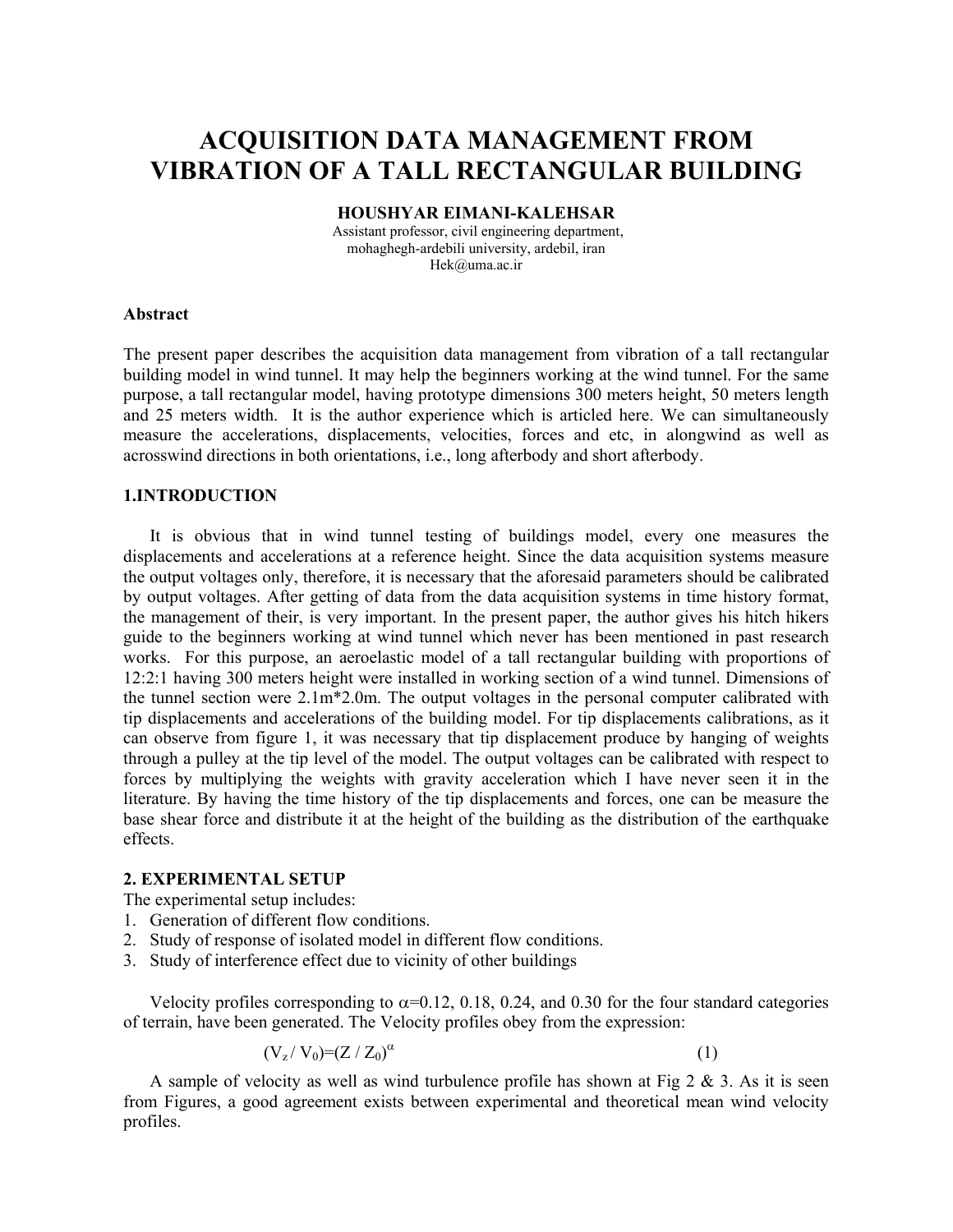#### **3. STUDY OF RESPONSE OF AEROELASTIC MODEL IN ISOLATED CASE**

In the isolated case, the responses of the aeroelastic model, i.e., displacements and accelerations at the top of the building model, have been studied in the two principal directions for four flow conditions. The study has been carried out in both long and short afterbody orientations. After recording of the raw data, the statistical characteristics of the responses have been calculated as explained below.

- 1. Mean, RMS, positive peak factor (ppf), negative peak factor (npf), maximum & minimum alongwind and acrosswind displacements and base shear forces. For acrosswind displacements and shear forces, there is not mean values.
- 2.RMS, positive peak factor (ppf), negative peak factor (npf), maximum & minimum alongwind accelerations
- 3. The results for all wind flows have been used to study the effect of turbulence characteristics while the results for forth boundary layer flow has been used to compare with the results of the interference case to obtain the 'buffeting factors'.



FIG 1- SCHEMATIC OF AEROELASTIC MODEL AND CALIBRATION SETUP



Fig. 1. Mean Wind Velocity Profile



Fig. 2. Turbulence Intensity Profile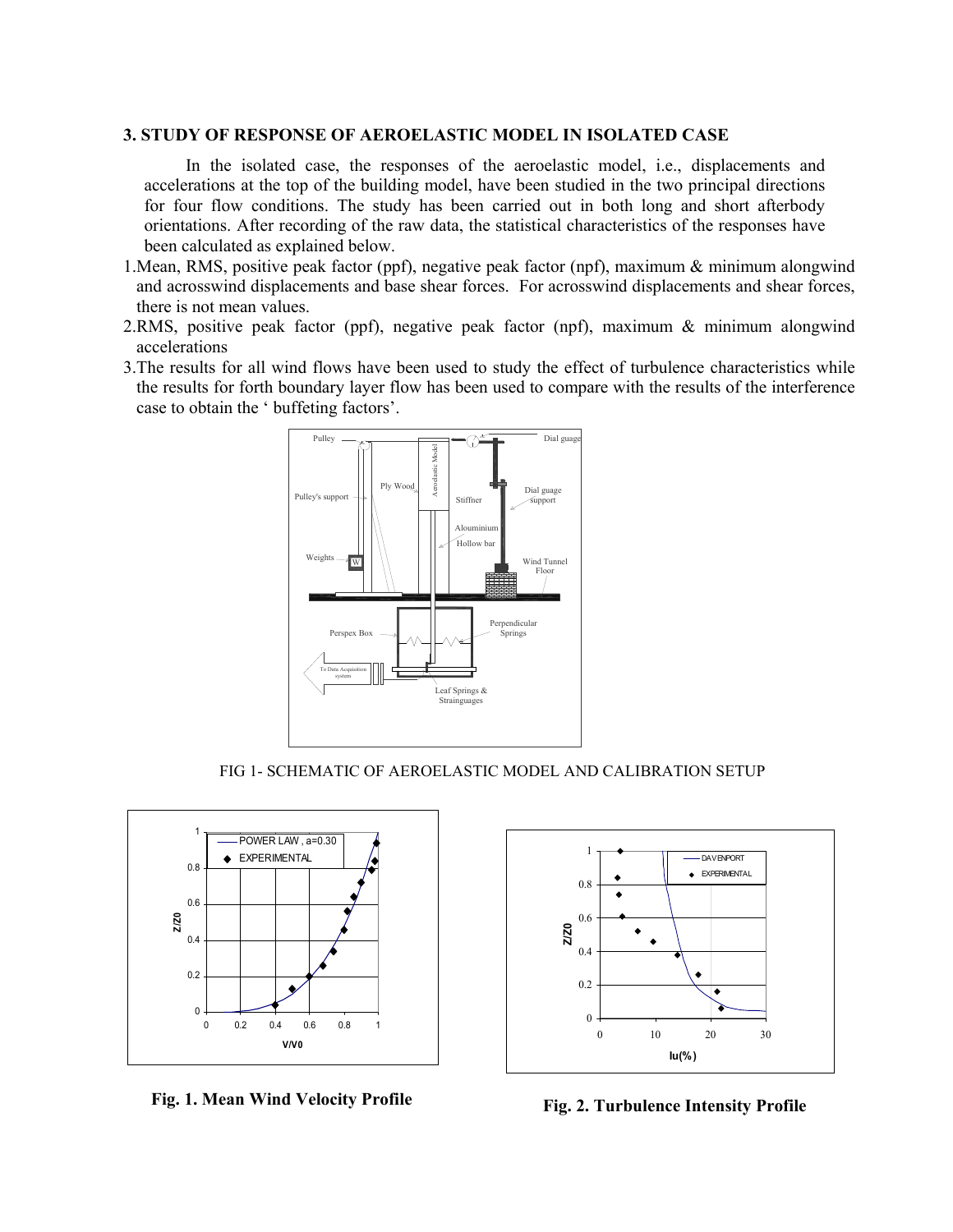### **4. INTERFERENCE EFFECTS STUDY**

The interference effects have been studied in two parts. Part one pertains to study of interference effect due to a single interfering building located upstream or downstream of the principal building. Part two pertains to the study of interference effect due to two interfering buildings one located upstream and the other downstream of the principal building.

The following cases have been covered:

- 1. Principal building model and interfering building model, both in long afterbody orientation.
- 2. Principal building model in short afterbody orientation and interfering building model in long afterbody orientation.
- 3. Principal building model and interfering building model, both in short afterbody orientation.

In all the above mentioned studies, the strain gauge and accelerometer signals were acquired through the data acquisition system. In each record a minimum of 4000 samples of a signal were recorded. Lock-in phenomenon has observed in isolated as well as interference case.

## 5. OTHER USES OF ACQUISITED DATA

The other forms of data, one can directly obtain base shear forces of the building in all cases studies which have mentioned above. Generally, the buffeting factors for wind interference study define for the accelerations and displacements, therefore, such factors can be define for velocities and nondimensional acrosswind as well as alongwind orientations spectra in isolated case and wind interference case. The benefit of the such buffeting factor is more usefuler than the other cases. Such a research study has already been reported by the author in his past papers. The reason for the aforesaid article is that for the generation of the buffeting factors, measurement of the displacements and accelerations are necessary, separately. In the case of last one, measurement of displacements is enough. Because, kareem has given a relation for the calculation of the accelerations, displacements, velocities and jerks from the non-dimensional force spectra as below:

$$
\sigma_{y}^{2}(r) = \sum_{n=1}^{N} \frac{\pi n S_{f}(n) (2\pi n)^{2r}}{4(2\pi n)^{4} \xi_{n} m_{n}^{2}}
$$
(2)

in which  $\xi_n$  is the damping ratio in the n<sup>th</sup> mode, S<sub>f</sub>(n) and m<sub>n</sub> the generalized power spectrum of the forcing function and mass in the n<sup>th</sup> mode respectively [Kareem, April 1981]. Also r represents the response derivative, i.e.,  $r = 0$  for displacement,  $r = 1$  for velocity,  $r = 2$  for acceleration, and  $r = 3$  for jerk. A sample of the non-dimensional force spectra generated for interference case has shown in fig. 3.



Fig 3. Non-Dimensional Acrosswind Force Spectra for wind interference case

Also every body can use form raw data for type of the probabilistic response study of the tall buildings, whether it is stationary, ergodic stationary, non-stationary, stochastic, periodic (in lock-in case) and etc.